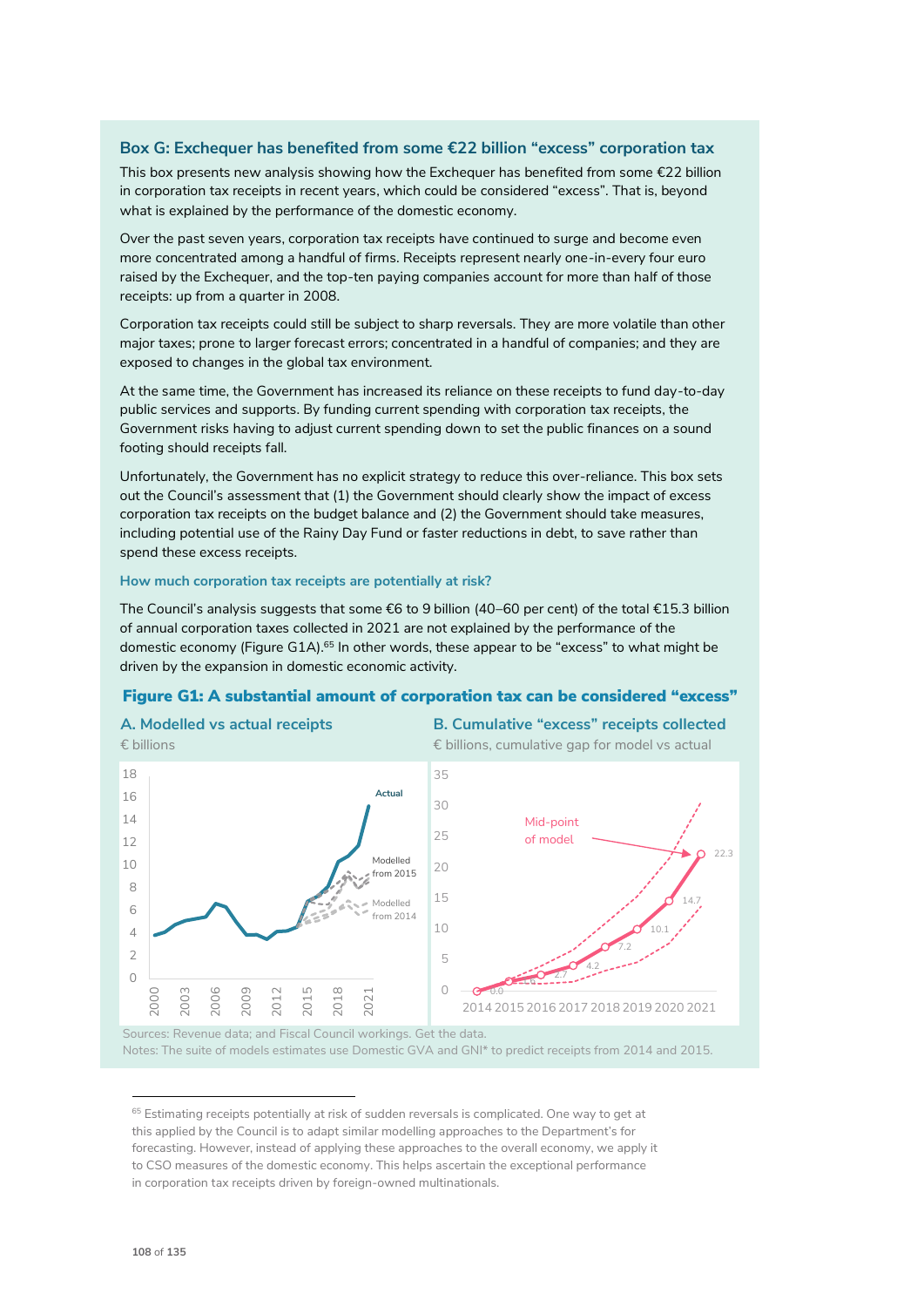Looking at the cumulative excess of receipts received since 2015, the analysis suggests that some €22 billion of corporation taxes have been collected over and above what can be explained by the performance of the domestic economy (Figure G1B). The uncertainty range around this is very large, with estimates ranging from €14 to 31 billion depending on the modelling approach used.

In line with this approach, two years ago, the Department of Finance (2020) recommended assessing the potential "froth" in corporation tax receipts. Its approach was intended to identify what was "potentially 'windfall' in nature". The approach involved comparing corporation tax's share of total taxes to its historical average of 14 per cent. Anything above 14 per cent could, in the Department's approach, then be considered froth.

If the Department's approach was applied to the same period as the analysis above, it would suggest that a cumulative €15 billion of froth in corporation tax has been collected in recent years.

The analysis above suggests that (1) there is a large exposure to annual corporation tax receipts that is *not* explained by the performance of the domestic economy; and (2) this has resulted in a substantial gain to the Exchequer in recent years.

As shown in the Council's recent report on the health budget (Casey and Carroll, 2021), a substantial portion of the excess receipts has been absorbed into ongoing spending. For instance, corporation taxes have come in on average €1.2 billion higher than forecast at the start of the year each year since 2014. Over the same period, health spending has averaged overruns of €0.8 billion each year, with most of this permanent in nature, including for permanent staff increases or current spending increases elsewhere.

### **Ireland's own form of oil wealth**

A useful analogy for these exceptional levels of receipts is the oil wealth from which countries such as Norway have benefited. In much the same way, Ireland's remarkable levels of corporation tax receipts are volatile, difficult to forecast, somewhat removed from other activities, and subject to potential reversals in future.

In 1990, Norway decided to start sending its oil and gas revenues to a special oil fund. Various goals included saving wealth for future generations; cushioning fiscal sustainability in case commodity prices reversed; and avoiding the temptation to spend revenues in full. A concern was that spending receipts as they came in would have had procyclical consequences: domestic inflation, appreciation of the domestic currency, and lost competitiveness. Instead, the Norwegian Government opted to use only the returns generated by the oil fund to serve current generations, while preserving its overall value for future generations (Yukhov, 2021; Bhopal, 2021).

### **What can be done to reduce the risks?**

Ireland's dependency on exceptional corporation tax receipts is now regularly baked into the annual budgetary arithmetic. That is, the Government does not currently have a plan to reduce its dependency on corporation tax receipts. Instead, the tax base is for the most part assumed to grow broadly in line with wider economic activity and there are no plans to actively manage down the associated risks.

Forecasting slightly lower corporation tax receipts and planning for reducing the Government's reliance on these receipts are two different things. Reducing the risks should entail a clear strategy being set. This should include ways to reduce the dependency already built up and plans for how these receipts might be replaced in future, should they reverse.

The Commission on Taxation and Welfare is likely to focus on potential areas for replacing any lost corporation tax receipts when it submits its report to the Minister for Finance (by 1 July 2022). But, as it stands, the Government does not have a credible strategy to address the over-reliance on corporation tax receipts built up in recent years.

The Council's assessment is that risks could be mitigated with two actions.

First, the Government could report on its budget balance, excluding a measure of "excess" receipts in order to better communicate what the underlying fiscal position is likely to be. Figure 3.15